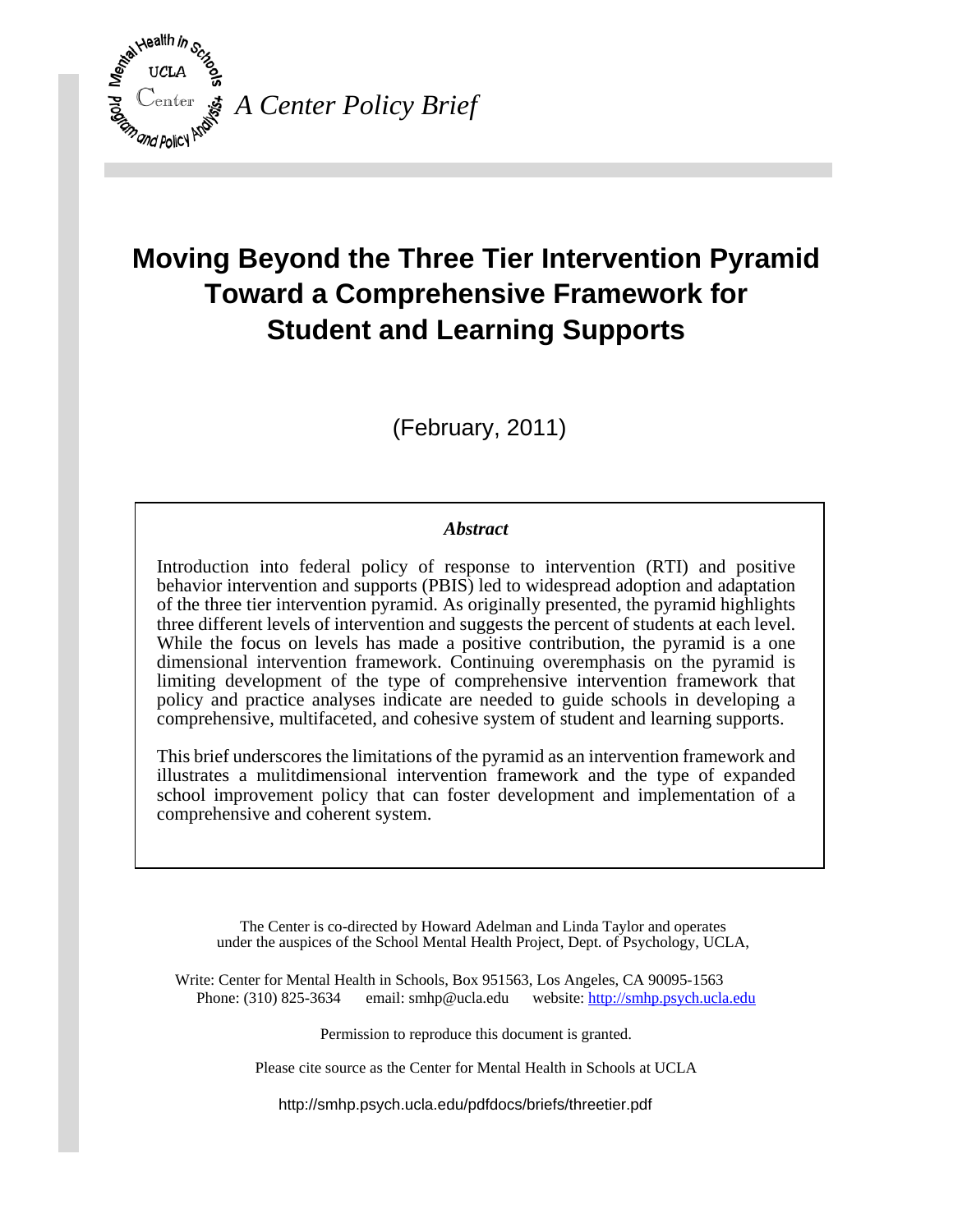## **Moving Beyond the Three Tier Intervention Pyramid Toward a Comprehensive Framework for Student and Learning Supports**

Introduction into federal policy of response to intervention (RTI) and positive behavior intervention and supports (PBIS) led to widespread adoption and adaptation of the three tier intervention pyramid (Bender, 2009). As originally presented, the pyramid highlights three different levels of intervention and suggests the percent of students at each level. While the focus on levels has made a positive contribution, the pyramid is a one dimensional intervention framework and, as such, is an inadequate guide for developing a comprehensive system of student and learning supports.

# **The Three Tier Pyramid and Prevailing Policy**

There have been many versions and adaptations of the pyramid. Exhibit 1 illustrates the most basic way it was diagrammed and discussed at the outset (Marston, 2003).



As can be seen, this formulation provides a simple way of emphasizing the levels of intervention students may need. The tiers are described as varying in intensity. The 5% and 15% figures reflect an estimate of how many might require more than core interventions under optimal conditions.

The pyramid's appeal rests in its simplicity -- so do its limitations. Its main contribution to policy and practice has been to underscore differences in levels of intervention, with special emphasis on a tiered delivery system for special education. As federal policy has expanded RTI and PBIS into schoolwide practices, reference to multiple tiers of intervention has appeared in state and local education agency schoolwide policy formulations. In some cases, the number of tiers has been expanded. For example, see Exhibit 2 for the Georgia Department of Education's pyramid ([https://www.georgiastandards.org/Resources/Pages/Tools/ResponsetoIntervention\(R](https://www.georgiastandards.org/Resources/Pages/Tools/ResponsetoIntervention)TI).aspx ).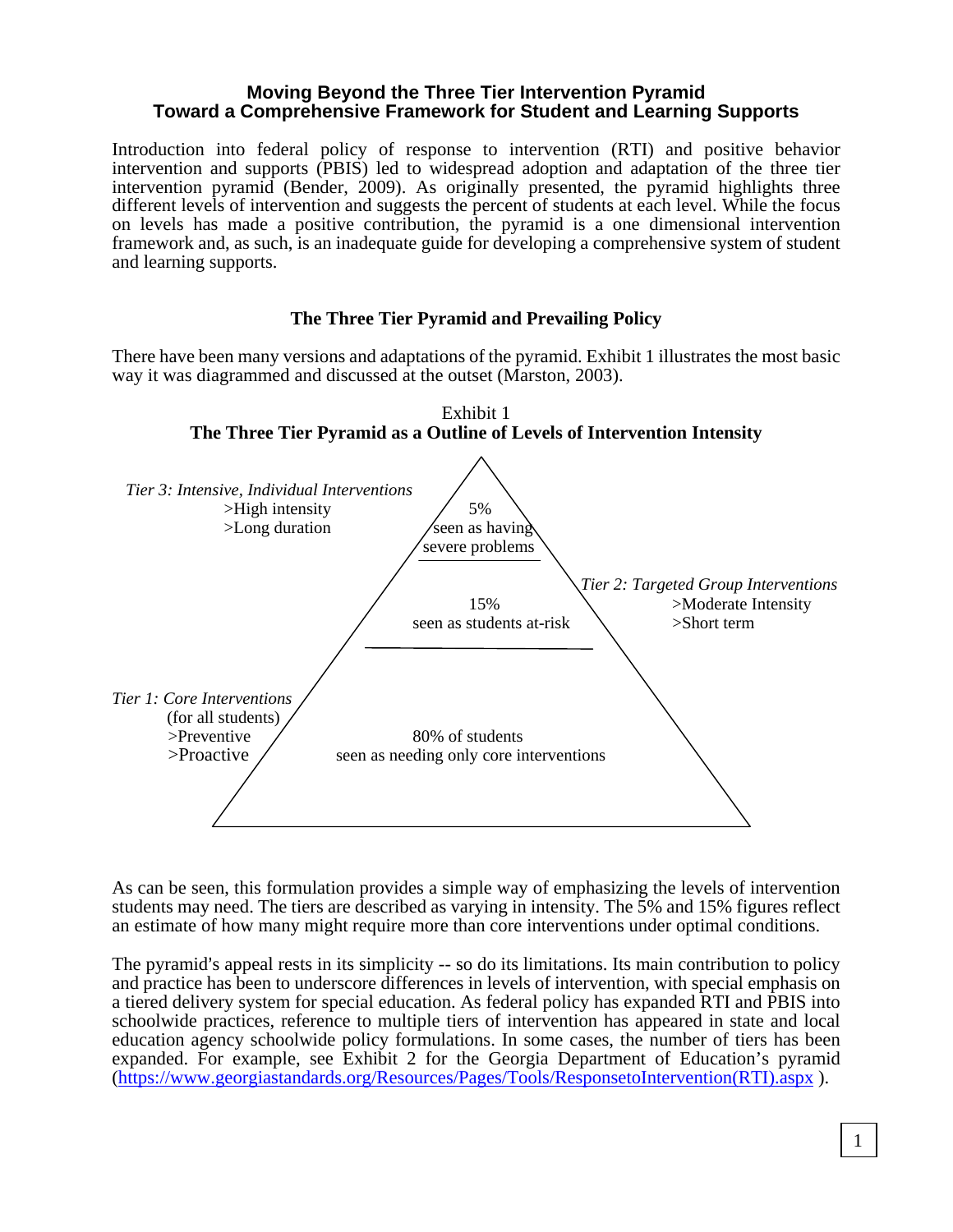#### Exhibit 2

# **Response to Intervention: The Georgia Student Achievement Pyramid of Interventions**

Tier 4-Specially-<br>Designed<br>Learning: In addition to Tiers 1 through 3, targeted<br>students participate in

successign dependent.<br>
Specialized programs,<br>
restodologies, or instructional<br>
deliveries. Greater frequency of<br>
progress monitoring of student<br>
response to intervention(s).

#### Tier 3 - SST-Driven Learning:

In addition to Tier 1 and Tier 2, targeted students<br>participate in learning that is different by including: punsipe in the formulation of the same of the problem solving to identify individual<br>student needs. - Targeted research based interventions tailored to<br>individual needs. - Trequent progress monitoring and analysis of<br>indiv

#### Tier 2 - Needs-Based Learning:

In addition to Tier 1, targeted students participate in learning that is different by including: · Standard intervention protocol process for identifying and providing research based interventions based on need and resources · On-going progress monitoring to measure student response to intervention and guide decision-making.

#### Tier 1 - Standards-Based Classroom Learning:

All students participate in general education learning that includes: · Universal screenings to target groups in need of specific instructional and/or behavioral support. . Implementation of the Georgia Performance Standards (GPS) through a standards-based classroom structure. · Differentiation of instruction including fluid, flexible grouping, multiple means of learning, and demonstration of learning. • Progress monitoring of learning through multiple formative assessments. · Positive behavior supports.



Georgia Department of Education Kathy Cox, State Superintendent of Schools<br>July 2009 • All Rights Reserved "We will lead the nation in improving student achievement." Kathy Cox, State Superintendent of Schools

While still focusing on three tiers, others have turned the pyramid into a cone and differentiated academic and behavioral concerns. Other formulations have emphasized levels in terms of universal, selective, and indicated interventions or primary, secondary, and tertiary prevention.

Another policy-oriented adaptation of the pyramid is found in the 2009 document from the U.S. Department of Education discussing how funds designated for compensatory and special education may be used in implementing RTI. Specifically, the focus is on the Elementary and Secondary Education Act's Title I schoolwide and targeted assistance programs and Title III which assists students who have limited English proficiency and the Individuals with Disabilities Education Act's Coordinated Early Intervention Services (CEIS). In this adaptation, the pyramid is described as a *triangle* and is used to illustrate when funds from the three sources can and cannot be used for levels ranging from "core instruction" through to "increasingly intensive instructional interventions." What is striking in this document is the absence of designated tiers and specific percentages of students. Instead, RTI is described simply as a multi-level framework and "four core components" are delineated (e.g., core instruction for all students, universal screening to identify students who are struggling, increasingly intensive research-based interventions for students who need extra help, and progress monitoring). Also, a triangle within the triangle is used to show that services for students with IEPs are appropriate at each level and that a student may be receiving services at several levels. Finally, it is stressed that as the interventions become increasingly intense, the number of students involved declines. (Note: The pyramid formulation also is used in the public health literature – see the Appendix to this brief.)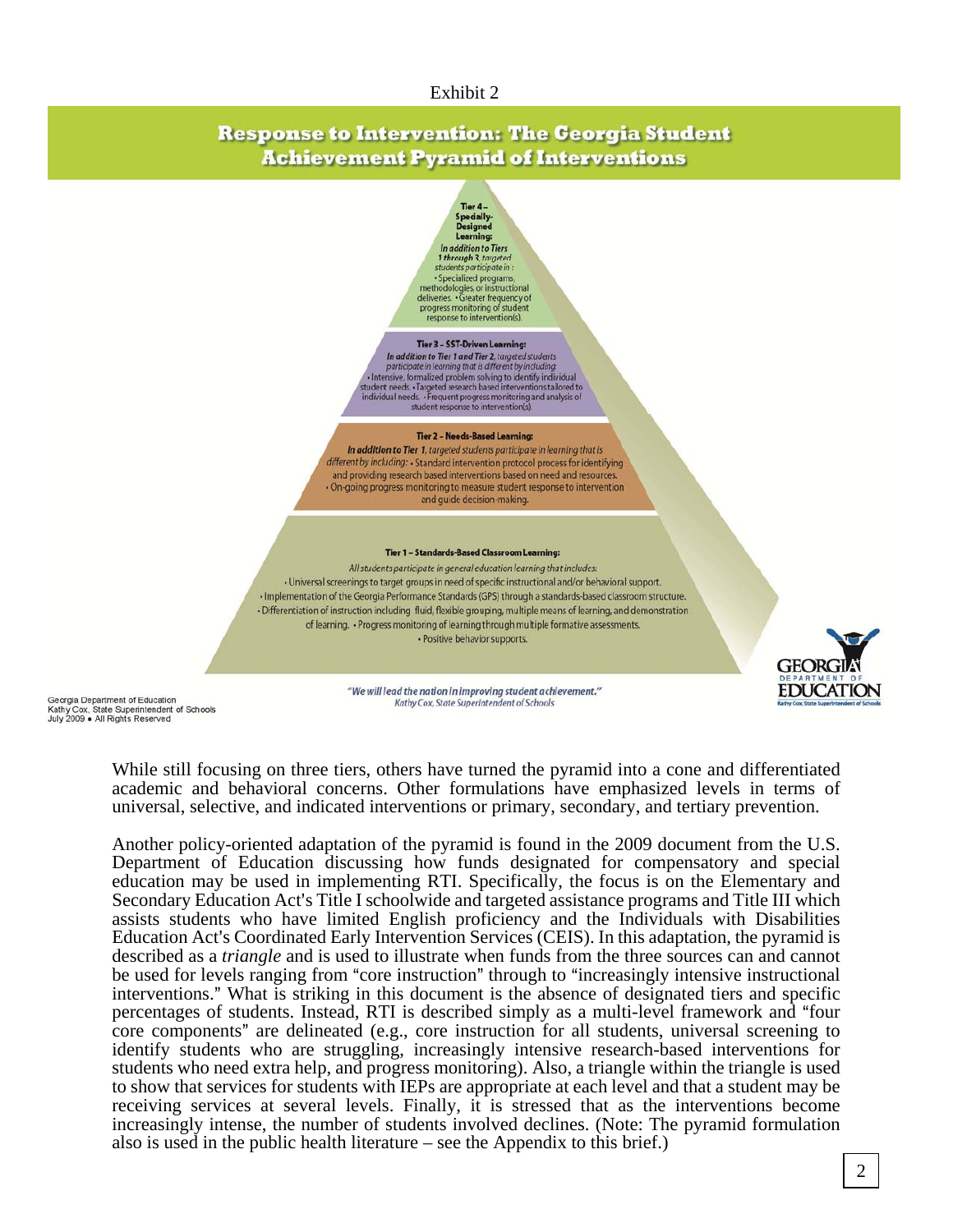# **Efforts to Move Beyond the Pyramid**

In the years since the pyramid's introduction, it has been widely acknowledged that focusing simply on levels of intervention, while essential, is insufficient. Three basic concerns about the pyramid formulation are that it mainly stresses levels of intensity, does not address the problem of systematically connecting interventions that fall into and across each level, and does not address the need to connect school and community interventions. Moreover, the stated percentages too often have been taken as factual data, when the reality is that some schools have many more students who need a range of student and learning supports. Rather than true data, the percentages only represent a recognition that an effective continuum of interventions can substantially reduce the number of students needing more than core instruction.

Few will argue against the notion that conceptualizing levels of intervention is a good starting point for framing the nature and scope of interventions needed to ensure all students have an equal opportunity to succeed at school. However, as the above concerns indicate, the pyramid is not the best way to depict this facet of intervention efforts.

An example of another way to conceive the levels is in terms of what they aim to do and as an interrelated continuum of subsystems. For instance, over many years our work has stressed overlapping levels conceived as a continuum of interrelated and overlapping intervention subsystems focused on (1) promoting development and preventing problems, (2) responding to problems as early-after-onset as feasible, and (3) treating severe, pervasive, and chronic problems (Adelman & Taylor, 1994, 2006a,b, 2010). Each subsystem is seen as needing to link school and community interventions in ways that integrate, coordinate, and weave resources together.

Moving beyond the pyramid also involves the pressing matter of *coalescing* the laundry list of fragmented programs and services designed to promote healthy development and address barriers to learning and teaching. This requires a formulation to guide organizing programs and services into a circumscribed set of arenas reflecting the *content purpose* of the activity.

In sum, it is evident that the three tiered pyramid has contributed to understanding that intervention is a multi-level enterprise. It also is evident that the overemphasis on the pyramid has limited formulation of the type of intervention framework that policy and practice analyses indicate is needed to guide schools in developing a comprehensive, multifaceted, and cohesive system of student and learning supports (Center for Mental Health in Schools, 2005).

## **Toward a Comprehensive Intervention Framework for Enabling All Students to Have an Equal Opportunity for Success at School**

Over the years our intervention research has included a focus on developing an *intervention framework* for a comprehensive approach to addressing barriers to learning and teaching and re-engaging disconnected students. Subsequently, our policy analyses led to formulation of an *expanded policy framework* for ending the marginalization of work designed to develop such a comprehensive approach and integrate it fully into school improvement efforts (Center for Mental Health in Schools, 2008a). We offer a brief overview of these frameworks below.

#### **Intervention Framework**

The evolving intervention framework generated by our Center's research (a) conceptualizes levels of intervention as a full continuum of integrated intervention *subsystems* and emphasizes the importance of weaving together school-community-home resources and (b) organizes programs and services into a circumscribed set of arenas reflecting the *content purpose* of the activity. In keeping with public education and public health perspectives, the intervention framework encompasses efforts to enable academic, social, emotional, and physical development and to address behavior, learning, and emotional problems in the classroom and schoolwide at every school and in every community.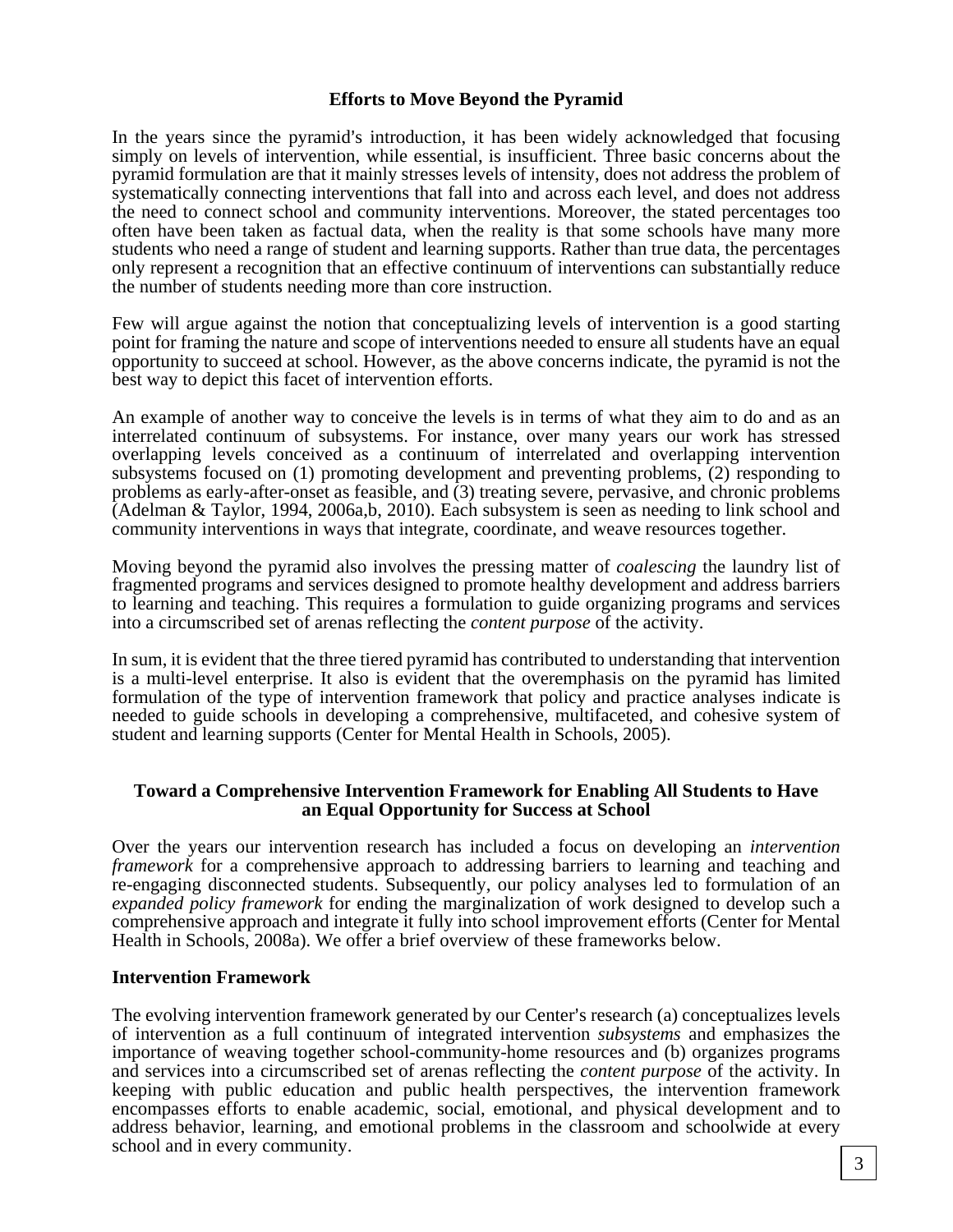*Levels as a continuum of subsystems.* As one facet of establishing, over time, a comprehensive, multifaceted, cohesive approach, we conceive a continuum of interventions that strives to

- promote healthy development and prevent problems
- intervene early to address problems as soon after onset as is feasible
- assist with chronic and severe problems.

As graphically illustrated in Exhibit 3, (a) each level represents a subsystem, (b) the three subsystems overlap, and (c) all three require integration into an overall system that encompasses school and community resources.



Exhibit 3

The three subsystems taper from top to bottom to indicate the view that if the top is well designed and implemented, the numbers needing early intervention are reduced; and if the subsystem for early intervention is well designed and implemented, fewer students will need "deep-end" interventions.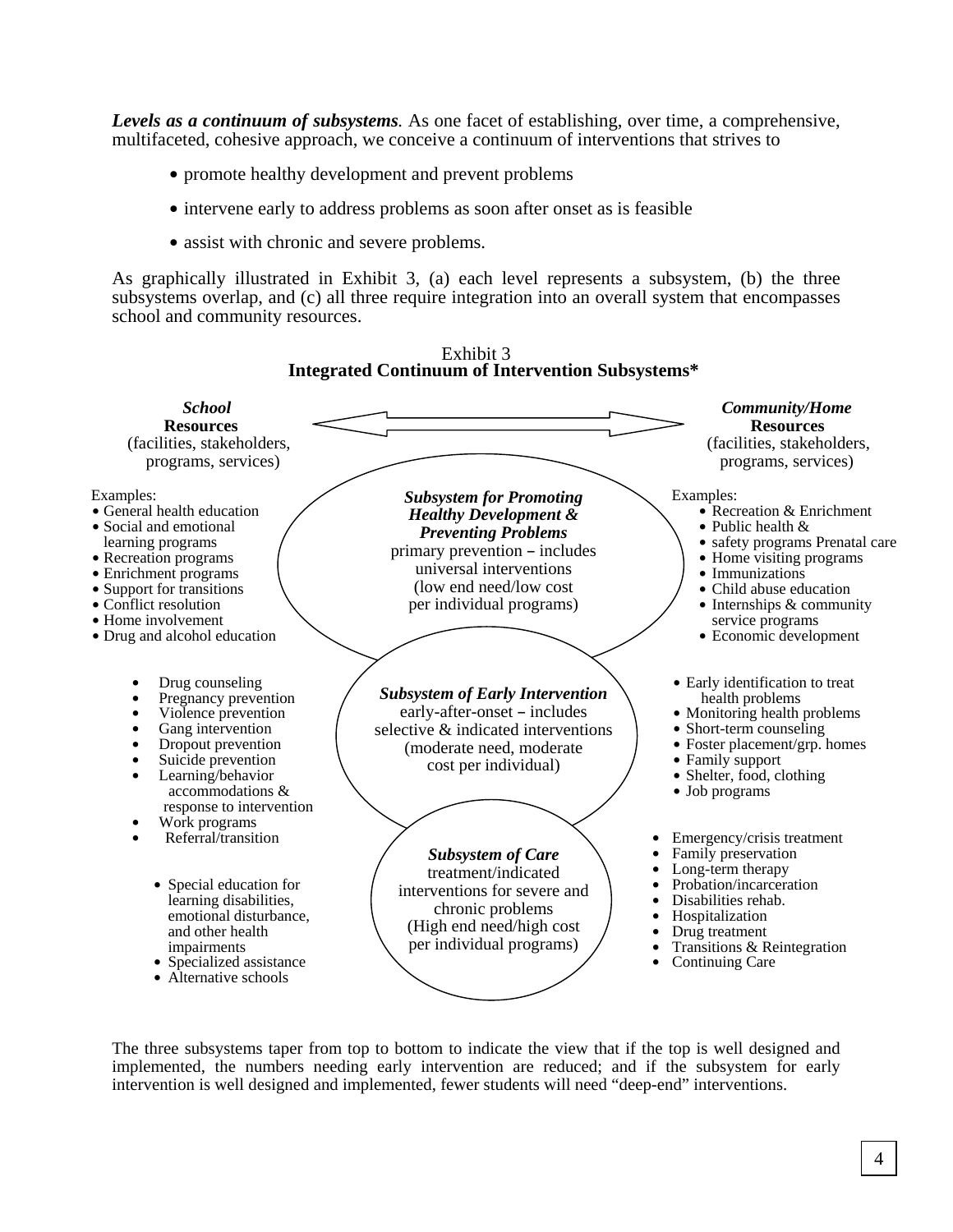*Arenas of activity.* Focusing only on a continuum of intervention is insufficient. For example, "mapping" done with respect to three levels of intervention does not do enough to escape the trend to generate laundry lists of programs and services at each level. Thus, in addition to the continuum, it is necessary to organize programs and services into a circumscribed set of arenas reflecting the *content purpose* of the activity. Our work emphasizes six arenas encompassing interventions to:

- *Enhance regular classroom strategies to enable learning* (e.g., improving instruction for students who have become disengaged from learning at school and for those with mild-moderate learning and behavior problems; includes a focus on prevention, early intervening, and use of strategies such as response to intervention)
- Support transitions (i.e., assisting students and families as they negotiate school and grade changes and many other transitions)
- Increase home and school connections and engagement
- $$
- *Increase community involvement and support* (outreach to develop greater community involvement and support, including enhanced use of volunteers)
- \$ *Facilitate student and family access to effective services and special assistance* as needed

Some version of the six basic arenas has held-up over the last decade in a variety of venues across the country (see *Where's it Happening* -- [http://smhp.psych.ucla.edu/summit2002/nind7.htm \).](http://smhp.psych.ucla.edu/summit2002/nind7.htm) 

As illustrated in Exhibit 4, the *continuum* and six *content arenas* can be formed into an intervention framework for a comprehensive system of learning supports. Such a framework can guide and unify school improvement planning for developing the system. The matrix provides a unifying framework for mapping what is in place and analyzing gaps. Overtime, this type of mapping and analyses are needed at the school level, for a family of schools (e.g., a feeder pattern of schools), at the district level, community-wide, and at regional, state, and national levels.

## Exhibit 4 **Framework for a Comprehensive System of Student and Learning Supports**

#### **Integrated Intervention** *Continuum*

|                                                           |                                | Subsystem for<br>Promoting<br>Healthy<br>Development<br>& Preventing<br>Problems | Subsystem for<br>Early<br>Intervention | Subsystem of<br>Care |
|-----------------------------------------------------------|--------------------------------|----------------------------------------------------------------------------------|----------------------------------------|----------------------|
| <b>Arenas of</b><br><b>Intervention</b><br><b>Content</b> | In Classroom                   |                                                                                  |                                        |                      |
|                                                           | <b>Support for Transitions</b> |                                                                                  |                                        |                      |
|                                                           | Crisis response/prevention     |                                                                                  |                                        |                      |
|                                                           | Home involvement               |                                                                                  |                                        |                      |
|                                                           | Community engagement           |                                                                                  |                                        |                      |
|                                                           | Student & Family Assistance    |                                                                                  |                                        |                      |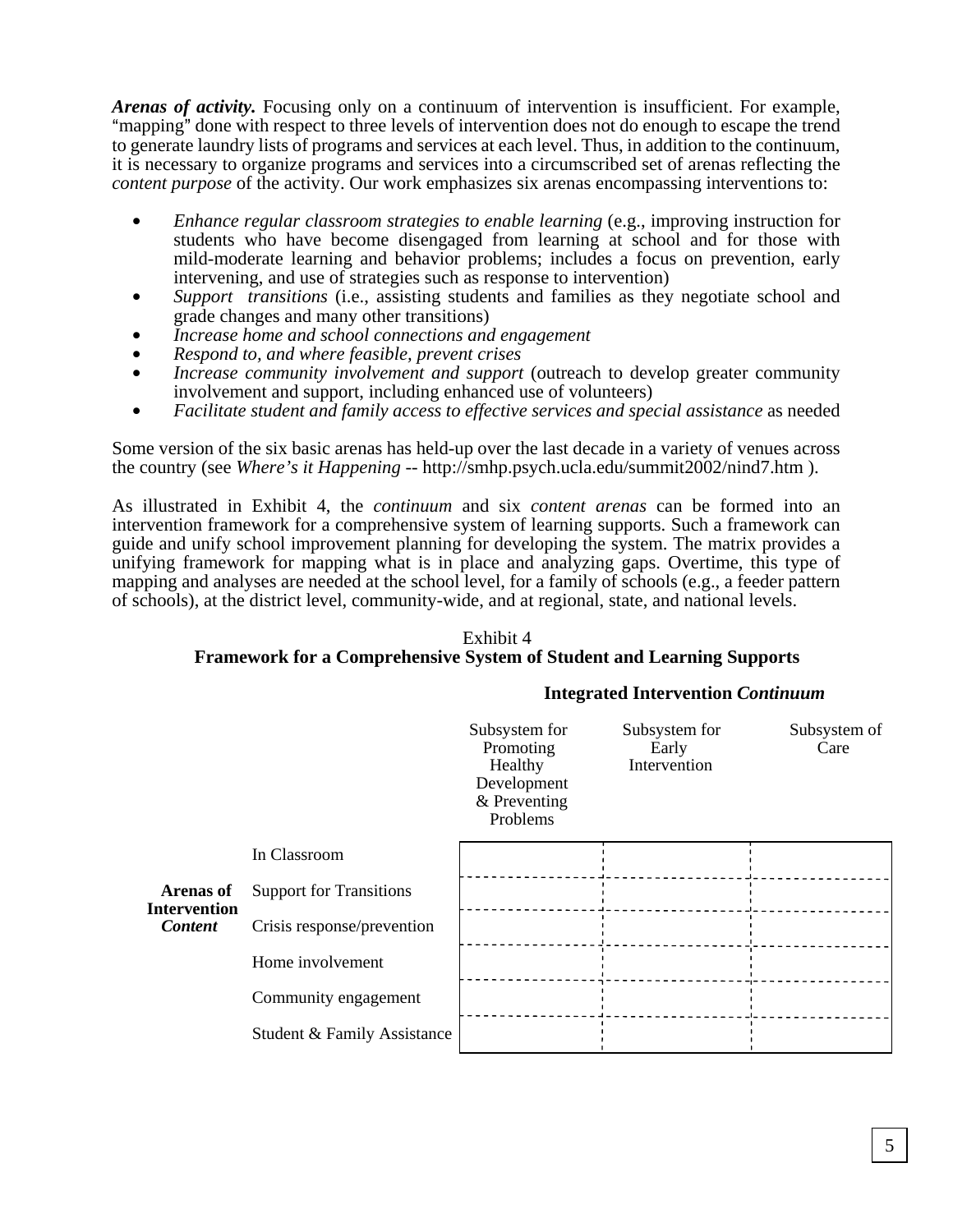# **Continuum + Content = An Enabling Component**

In our work, we operationalize a comprehensive system of learning supports as an *Enabling* or *Learning Supports Component* (see Exhibit 5). This helps to coalesce and enhance programs with the aim of ensuring all students have an equal opportunity to succeed at school. A critical matter is defining what the entire school must do to enable *all* students to learn and *all* teachers to teach effectively. School-wide approaches are especially important where large numbers of students are affected and at any school that is not yet paying adequate attention to equity and diversity concerns.

As indicated in the Exhibit, an enabling component involves first addressing interfering factors *and then* (re-)engaging students in classroom instruction. The reality is that interventions that do not include an emphasis on ensuring students are engaged meaningfully in classroom learning generally are insufficient in sustaining, over time, student involvement, good behavior, and effective learning at school.

In essence, beginning in the classroom with differentiated classroom practices and by ensuring school-wide learning supports, an Enabling or Learning Supports Component

- addresses barriers through a broader view of "basics" and through effective accommodation of individual differences and disabilities
- enhances the focus on motivational considerations with a special emphasis on intrinsic motivation as it relates to individual readiness and ongoing involvement and with the intent of fostering intrinsic motivation as a basic outcome
- adds remediation, treatment, and rehabilitation as necessary, but only as necessary.

External and internal barriers to learning pose some of the most pervasive and entrenched challenges to educators across the country, particularly in chronically low performing schools. Failure to directly address these barriers ensures that (a) too many children and youth will continue to struggle in school, and (b) teachers will continue to divert precious instructional time to dealing with behavior and other problems that can interfere with classroom engagement for all students. Despite this state of affairs, the need to systemically lower or eliminate barriers to learning and teaching is given only marginal attention in formulating policies and programs to improve schools. An expanded policy framework for school improvement is needed to end the marginalization.

# **Policy Framework**

To date, federal policy addresses two components as primary and essential to school reform. One emphasizes core curriculum and instructional practices; the other addresses governance and operations of schools. Research has clarified the need for a third component that directly and comprehensively focuses on (a) addressing barriers to learning and teaching and (b) re-engaging students who have become disconnected from classroom instruction (Center for Mental Health in Schools, 2005). In most school districts today, the student and learning supports necessary to accomplish the school's mission are treated as a marginal facet of school improvement efforts. Typically, these interventions are provided by a range of school employed personnel (e.g., school counselors, psychologists, social workers, nurses, etc.) and sometimes by community-based providers who collocate on campuses. However, because of the long-standing marginalization of student and learning supports, the resources and leadership dedicated to supporting such work continues to be fragmented, often with costly redundancy and counterproductive competition for sparse resources, and always producing too-limited outcomes.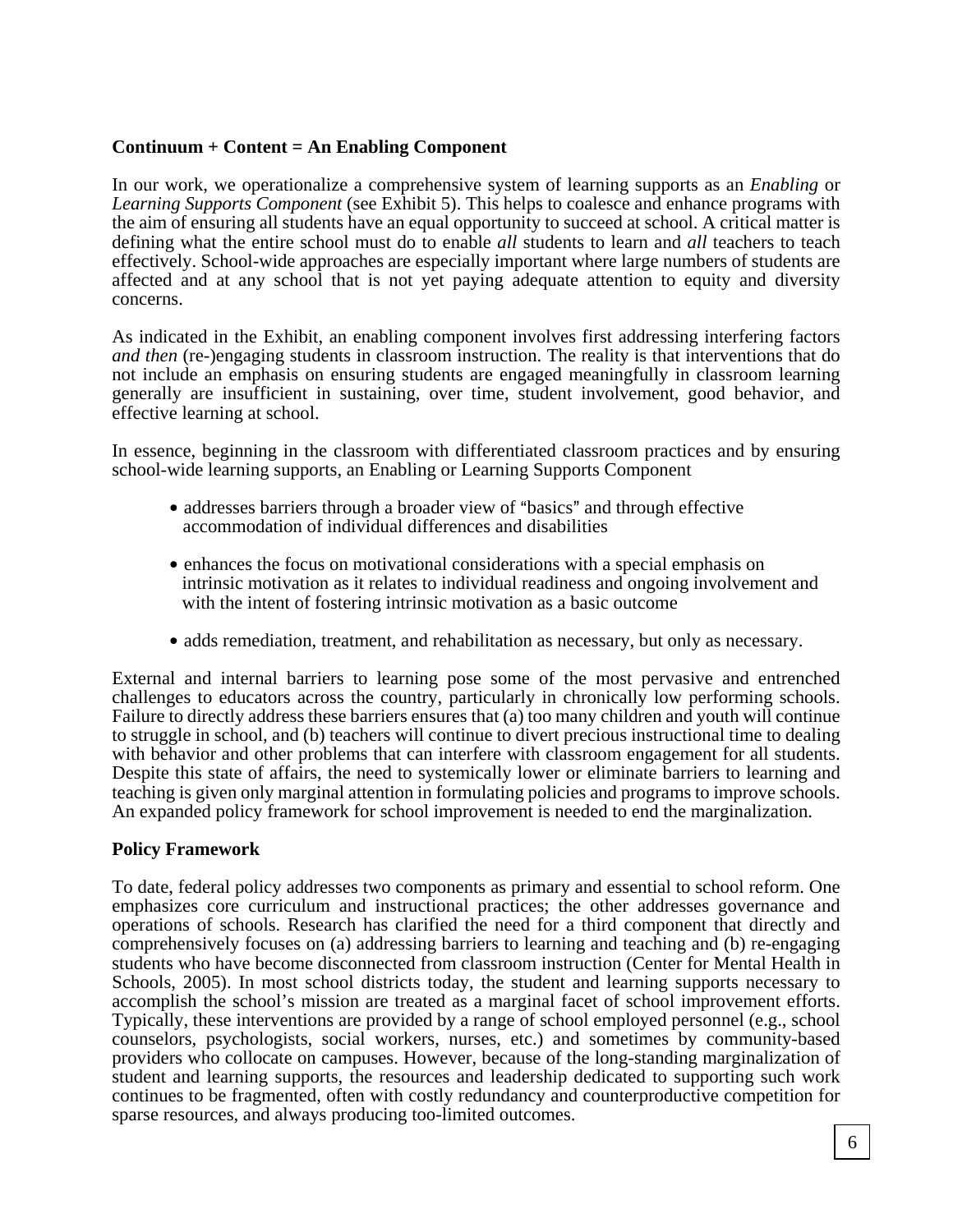# Exhibit 5 **A Learning Supports Component to Address Barriers and Re-Engage Students in Classroom Instruction**

#### **Range of Learners**

(based on their response to academic instruction at any given point in time)



# **\*Examples of Conditions That Can Increase Barriers to Learning**

| <b>Environmental Conditions</b>                                                                                                                                                                                                                                            | <b>Person Conditions</b>                                                                                                                                                                                                                                                              |                                                                                                                                                                                                                                                                                                                                                                        |                                                                                                                                                                                                                                                                                                                                         |
|----------------------------------------------------------------------------------------------------------------------------------------------------------------------------------------------------------------------------------------------------------------------------|---------------------------------------------------------------------------------------------------------------------------------------------------------------------------------------------------------------------------------------------------------------------------------------|------------------------------------------------------------------------------------------------------------------------------------------------------------------------------------------------------------------------------------------------------------------------------------------------------------------------------------------------------------------------|-----------------------------------------------------------------------------------------------------------------------------------------------------------------------------------------------------------------------------------------------------------------------------------------------------------------------------------------|
| <b>Neighborhood</b><br>High poverty<br>High rates of crime, drug<br>use, violence, gang<br>activity<br>High unemployment,<br>٠<br>abandoned/floundering<br>businesses<br>Disorganized community<br>High mobility<br>Lack of positive youth<br>development<br>opportunities | Family<br>Domestic conflicts.<br>abuse, distress, grief,<br>loss<br>Unemployment,<br>poverty, and<br>homelessness<br>Immigrant and/or<br>minority status<br>Family physical or<br>mental health illness<br>Poor medical or dental<br>care<br>Inadequate child care<br>Substance abuse | <b>School and Peers</b><br>Poor quality schools,<br>٠<br>high teacher turnover<br>High rates of bullying<br>and harassment<br>Minimal offerings and<br>٠<br>low involvement in<br>extracurricular<br>activities<br>Frequent<br>٠<br>student-teacher<br>conflicts<br>Poor school climate.<br>٠<br>negative peer models<br>Many disengaged<br>٠<br>students and families | <b>Internal Student Factors</b><br>Neurodevelopmental delay<br>Physical illness<br>Mental disorders<br><b>Disabilities</b><br>Inadequate nutrition and<br>$\blacksquare$<br>healthcare<br>Learning, behavior, and<br>emotional problems that arise<br>from negative environmental<br>conditions exacerbate existing<br>internal factors |

\*\*Learning supports are defined as the resources, strategies, and practices that provide physical, social, emotional, and intellectual supports to enable all students to have an equal opportunity for success at school by directly addressing barriers to learning and teaching and by reengaging disconnected students.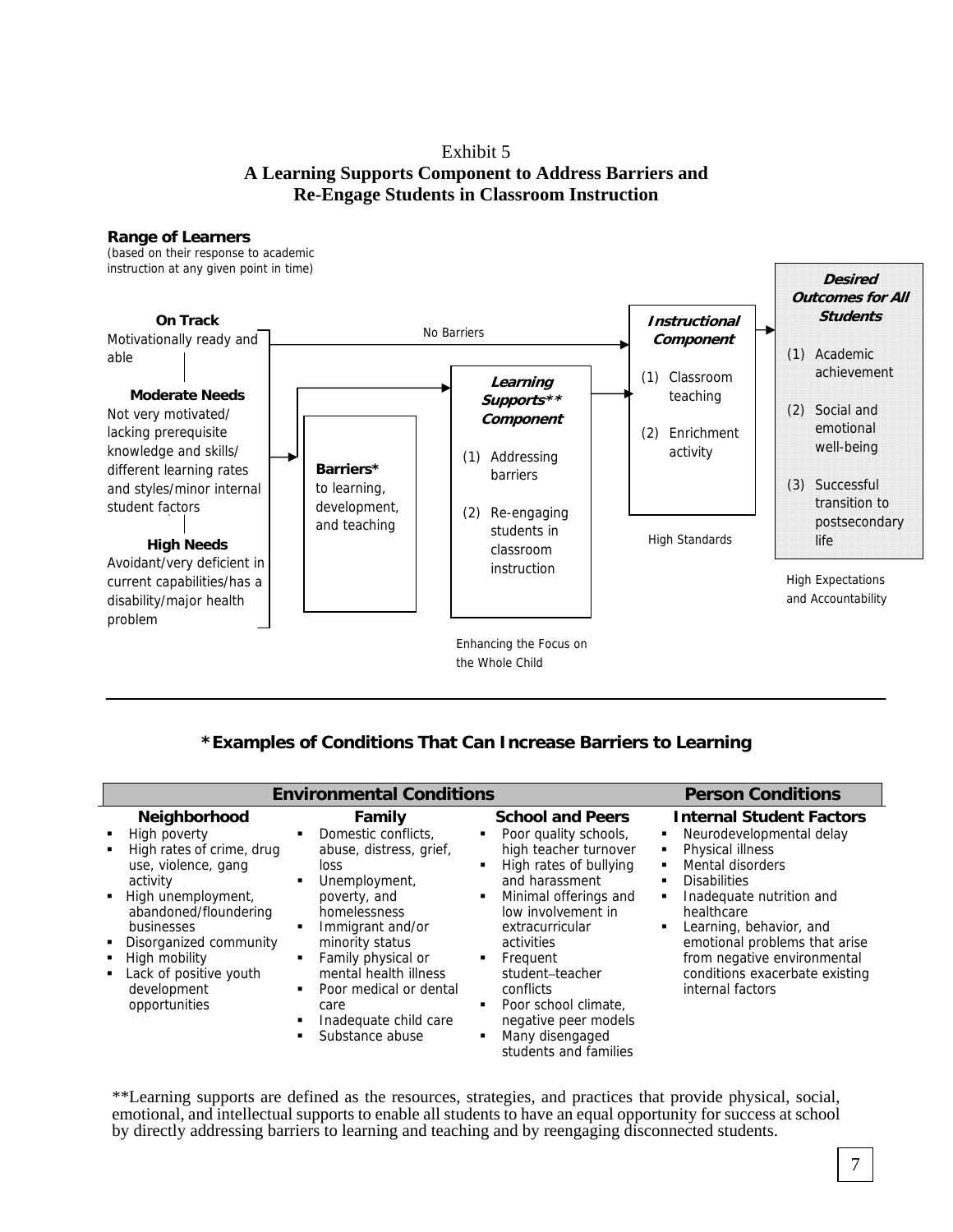The type of learning supports component illustrated in Exhibit 5 can coalesce the fragmented interventions generated by current school policy if it is conceived and enacted as a primary and essential third component of school improvement (see Exhibit 6). Such a component is intended to facilitate development of a comprehensive and cohesive system of learning supports that is fully integrated with instruction and management (Exhibit 6B) and that fully integrates student and learning supports, such as RTI, PBIS, social-emotional learning beyond curricular approaches, home engagement, school-community collaboration, and more. From a policy and practice perspective, a comprehensive system of student and learning supports is essential to school improvement.

#### **Where Does RTI and PBIS Fit In**

A question frequently asked of our Center is: *Where does some specific initiative, such as RTI and PBIS, fit into a comprehensive system of student and learning supports?* (Center for Mental Health in Schools, 2008b).With reference to the matrix in Exhibit 4, well-conceived approaches to RTI and PBIS fit into every cell. And, from our perspective, most such initiatives not only fit, they provide an opportunity to move forward in fully integrating a comprehensive system of supports into school improvement policy and practice.

It is necessary, however, to understand that there is considerable variability in how RTI and PBIS are currently operationalized across the country. The tendency in some places is to proceed as if more and better instruction and more positive social control related to undesired behavior is all that is needed. Clearly, good instruction and positive ways of dealing with behavior problems are necessary, but often are insufficient. From various reports, it seems clear that RTI and PBIS frequently are not conceived or implemented in ways that (1) address major barriers to learning and teaching *and also* (2) re-engage disconnected students in actively pursuing classroom instruction.

If RTI is treated simply as a way to provide more and better instruction and PBIS focuses only on positively addressing undesired behavior, the interventions are unlikely to be effective over the long-run for a great many students. However, if RTI and PBIS are understood as part and parcel of a comprehensive system of classroom and school-wide student and learning supports, schools will be in a better position not only to address problems effectively early after their onset, but will prevent many from occurring.

Implied in all this is that staff are designated specifically to work on ensuring (1) development of an optimal learning environment in classrooms and schoolwide, (2) classroom teachers are learning how to implement "well-designed early intervention" in the classroom, and (3) support staff are learning how to play a role, often directly in the classroom, to expand intervention strategies as necessary.

#### **Concluding Comments**

For much of the last decade, the three tiered pyramid has made a contribution in enhancing appreciation that intervention is a multi-level enterprise. At this point, a continuing overemphasis on the pyramid is limiting development of the type of comprehensive intervention framework that policy and practice analyses indicate are needed to guide schools in developing a comprehensive, multifaceted, and cohesive system of student and learning supports.

Addressing barriers to learning and teaching and reengaging disconnected students is a school improvement imperative. Developing and implementing a comprehensive, multifaceted, and cohesive system of learning supports is the next evolutionary stage in meeting this imperative. It is the missing component in efforts to close the achievement gap, enhance school safety, reduce dropout rates, shut down the pipeline from schools to prisons, and promote well-being and social justice.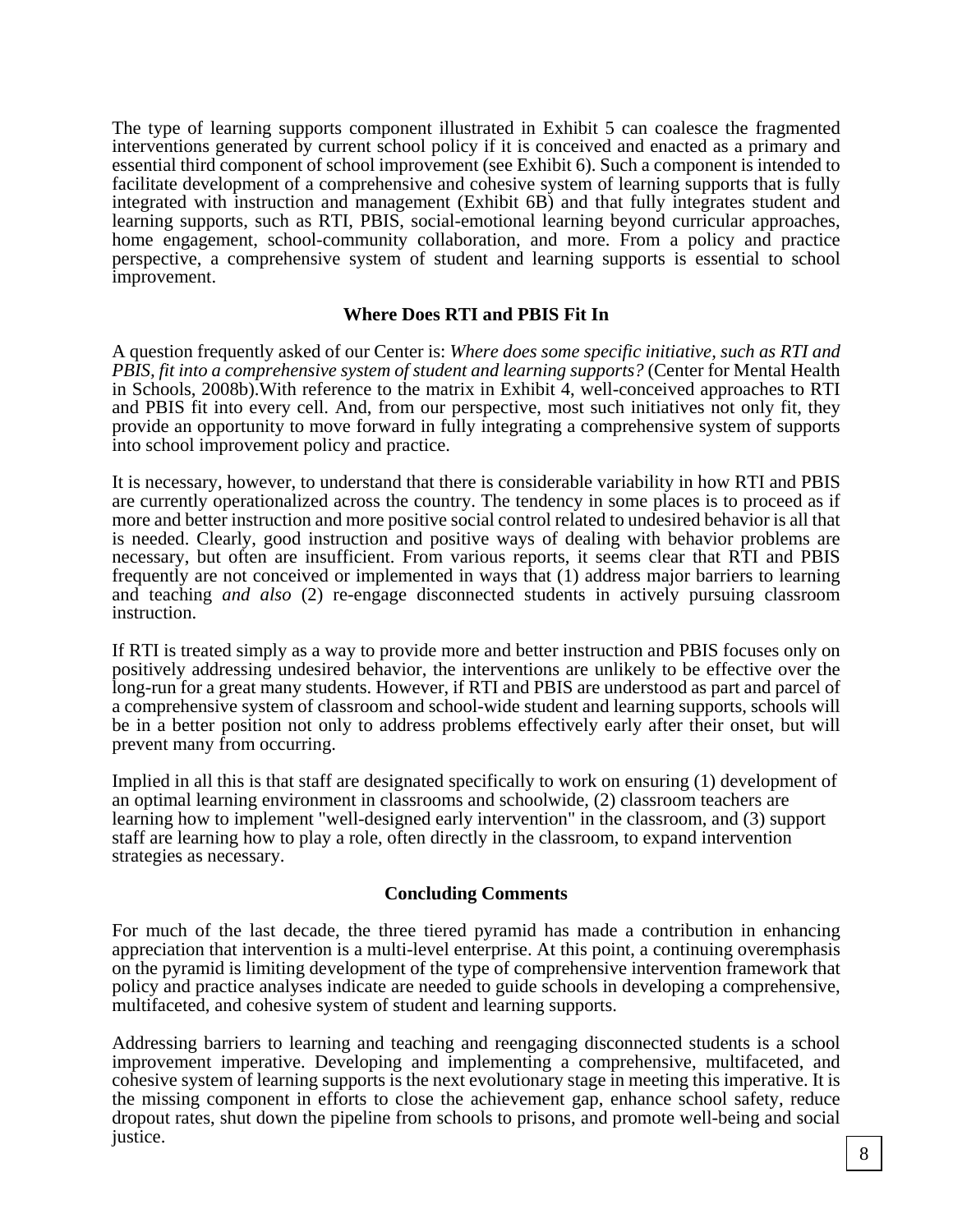Exhibit 6 **Moving From a Two- to a Three-Component Framework for Improving Schools** 

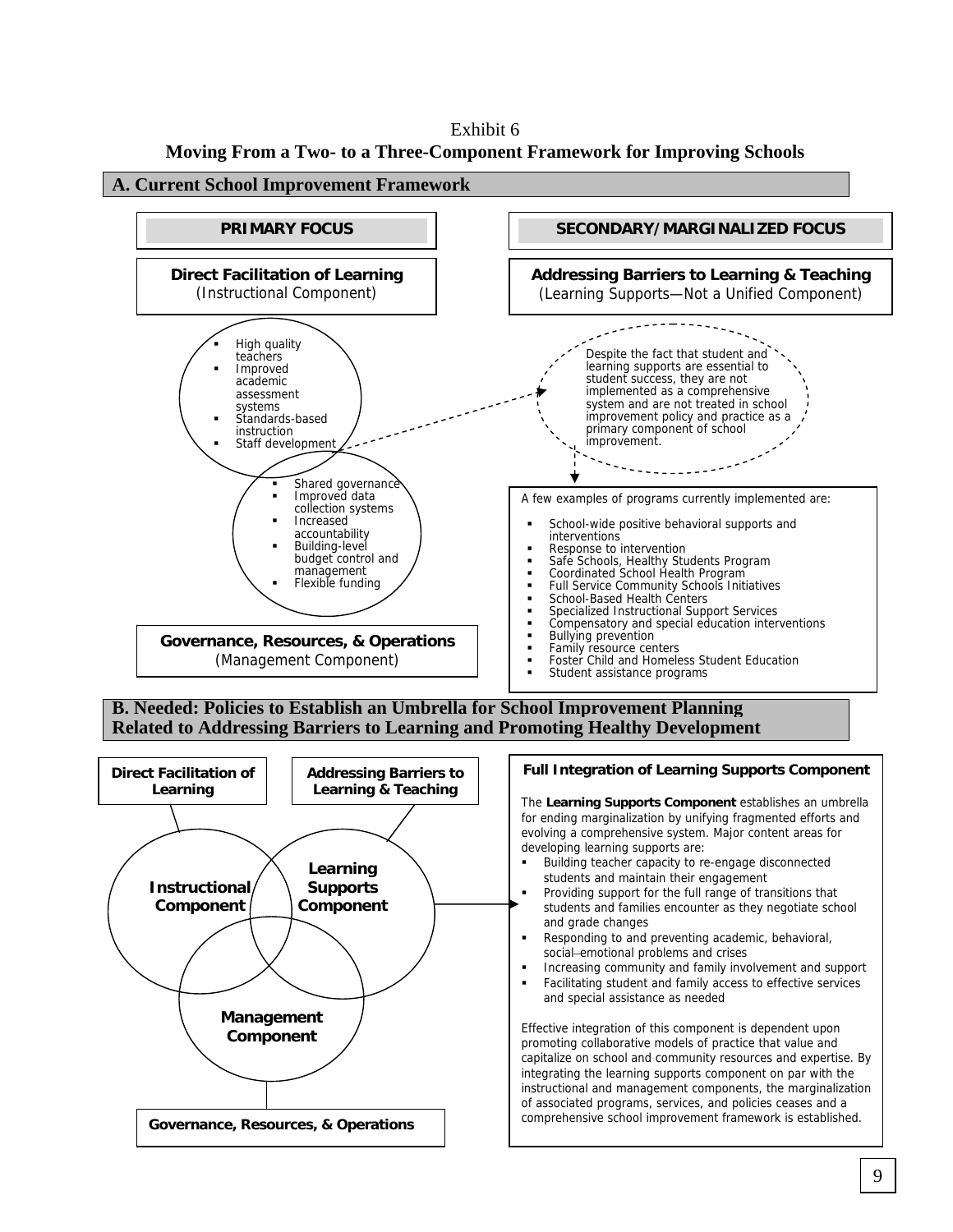#### **References**

- Adelman, H.S., & Taylor, L. (1994). *On understanding intervention in psychology and education.* Westport CT: Praeger.
- Adelman, H.S., & Taylor, L. (2006a). *The implementation guide to student learning supports in the classroom and schoolwide: New directions for addressing barriers to learning.* Thousand Oaks, CA: Corwin Press.
- Adelman, H.S., & Taylor, L. (2006b). *The school leader's guide to student learning supports: New directions for addressing barriers to learning.* Thousand Oaks, CA: Corwin Press.
- Adelman, H. S. & Taylor, L. (2010). *Mental health in schools: Engaging learners, preventing problems, and improving schools.* Thousand Oaks, CA: Corwin Press.
- Bender, W.N. (2009). *Beyond the RTI pyramid: Implementation issues for the first five years.*  Bloomington, IN: Solution Tree Press.
- Center for Mental Health in Schools (2005)., *School improvement planning: What's missing?*  Los Angeles, CA: Author at UCLA. <http://smhp.psych.ucla.edu/whatsmissing.htm>
- Center for Mental Health in Schools. (2008a). *Frameworks for systemic transformation of student and learning supports.* Los Angeles, CA: Author at UCLA. <http://smhp.psych.ucla.edu/pdfdocs/systemic/frameworksforsystemictransformation.pdf>
- Center for Mental Health in Schools at UCLA. (2008b). *Another initiative? Where does it fit*? A unifying framework and an integrated infrastructure for schools to address barriers to learning and promote healthy development. Los Angeles, CA: Author at UCLA. <http://smhp.psych.ucla.edu/pdfdocs/infrastructure/anotherinitiative-exec.pdf>
- Marston, D. (2003). Comments on three papers addressing the question: "How many tiers are needed within RTI to achieve acceptable prevention outcomes and to achieve acceptable patterns of LD identification?" Paper presented at the NRCLD Responsiveness to Intervention Symposium, Kansas City, MO. <http://www.nrcld.org/symposium2003/marston/index.html>
- U.S. Department of Education (2009*). Implementing RTI using Title I, Title III, and CEIS funds: Key issues for decision-makers*. Washington, DC: Author. <http://www2.ed.gov/programs/titleiparta/rtifiles/rti.pdf>

\*The Center has compiled a variety of resources, including a toolkit, to provide ready access to a set of resources for developing a comprehensive system of student/learning supports. See <http://smhp.psych.ucla.edu/summit2002/resourceaids.htm>

 Among the many resources in the toolkit is a set of self-study surveys related to developing a comprehensive system of student/learning supports. One of these is a survey of "systems" designed to help determine the degree to which a comprehensive system is being developed. (Directly accessible at [http://smhp.psych.ucla.edu/pdfdocs/Surveys/Set1.pdf \)](http://smhp.psych.ucla.edu/pdfdocs/Surveys/Set1.pdf)